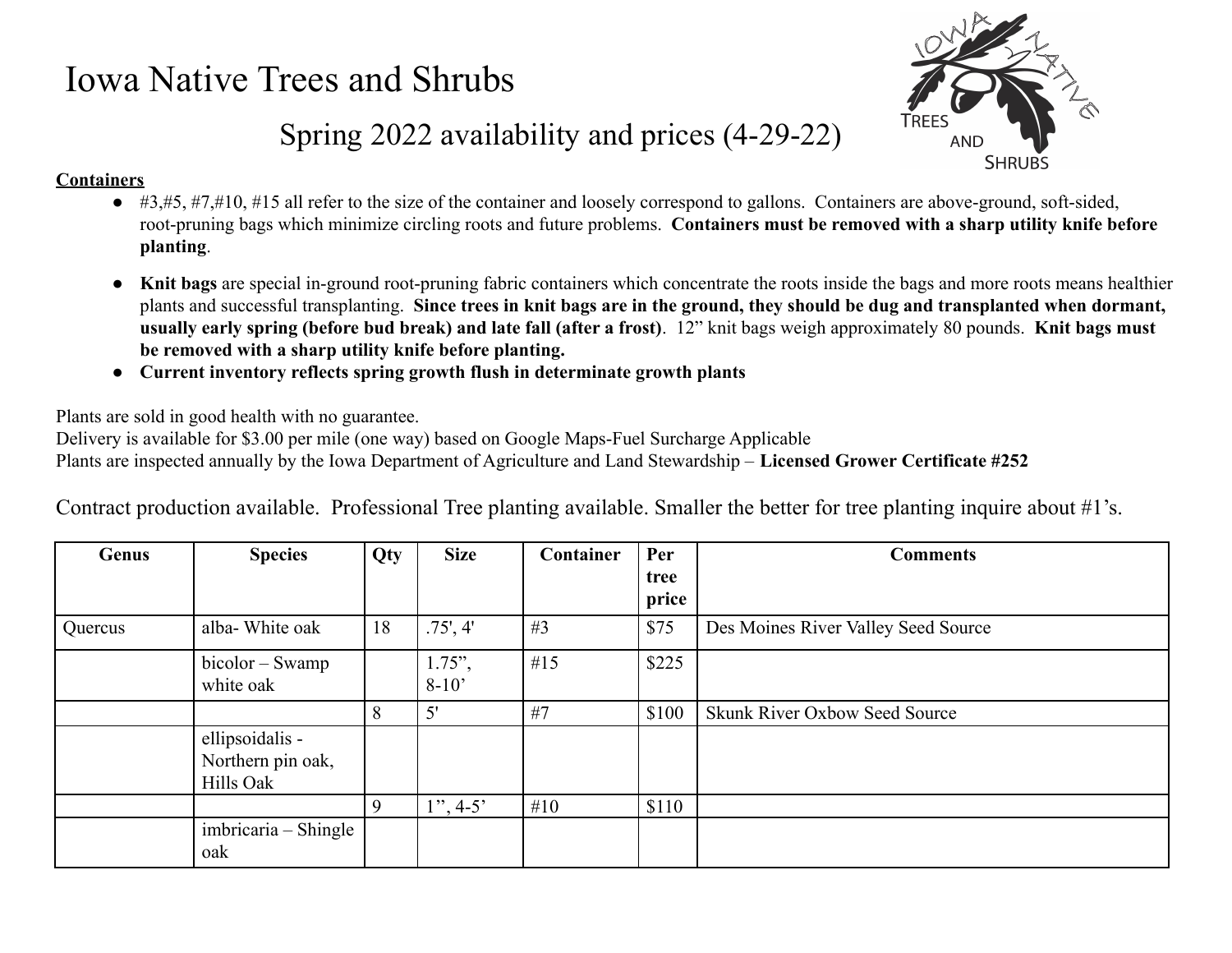|                 |                                         | $\overline{3}$ | $5/8$ ", 4-5'            | #7                          | \$110 |                                                        |
|-----------------|-----------------------------------------|----------------|--------------------------|-----------------------------|-------|--------------------------------------------------------|
|                 | macrocarpa-Burr<br>oak                  |                | 3'                       | #3                          | \$50  |                                                        |
|                 |                                         | 6              | $1", 3-5"$               | #7                          | \$100 | <b>Skunk River Seed Source</b>                         |
|                 |                                         | 11             | $1 - 1.25$ ",<br>$4 - 5$ | #10                         | \$120 | Polk County Seed Source                                |
|                 |                                         | 8              | $1.25" + 7-9'$           | #15                         | \$185 | Polk County Seed Source                                |
|                 |                                         | $\overline{2}$ | $1.5$ ", 7-9°            | #15                         | \$225 | Polk County Seed Source                                |
|                 |                                         | $\mathbf{1}$   | $1.75$ ", 7-9'           | #15                         | \$250 | Polk County Seed Source                                |
|                 | muehlenbergii-<br>Chinquapin oak        |                | $4 - 5'$                 | #3                          | \$65  | Des Moines River Valley Seed Source                    |
|                 |                                         | 6              | $1.25"+, 7-9"$           | #15                         | \$180 |                                                        |
|                 |                                         | 8              | $1.5" + 8-11"$           | #15                         | \$200 |                                                        |
|                 | prinoides -Dwf.<br>Chinquapin oak       | out            | $2-3'$                   | #3                          | \$65  | Shrub or Single Stem,<br>Awesome plant, 6-18'          |
|                 |                                         | out            | $3 - 6'$                 | #7                          | \$100 | Single-Stem and some Multi growth                      |
|                 | rubra - Red oak                         | Fall           | 3"                       | #3                          | \$65  |                                                        |
|                 |                                         | 6              | $1+$ ", 6-8'             | #15                         | \$175 |                                                        |
|                 |                                         | 5              | $1.5$ ", 6-9'            | #15                         | \$200 | Des Moines River Valley Seed Source                    |
|                 |                                         |                | $1.75$ ", 6-9'           | #15                         | \$225 | Des Moines River Valley Seed Source                    |
|                 | robur-English oak                       | Fall           | 1", 3"                   | #7                          | \$90  | Not Native! grown one time for friend, from local seed |
|                 | shumard - Shumard<br>oak                | Fall           | 12" mesh<br>rootmaker    | $1.25^{\circ}, 6-7^{\circ}$ | \$150 |                                                        |
|                 | velutina - Black oak                    | fall           | $4 - 5'$                 | #7                          | \$90  | Warren County Seed Source                              |
|                 | palustris-Pin Oak                       | $\overline{2}$ | $1", 5-7"$               | #7                          | \$110 |                                                        |
| Acer - Maple    | saccharum - Sugar<br>maple              | 9              | $2 - 3'$                 | #3                          | \$55  |                                                        |
|                 | saccharum var.<br>nigrum-Black<br>Maple | Fall           |                          |                             |       | <b>Skunk River Greenbelt Seed Source</b>               |
| Aesculus glabra | Ohio buckeye                            | 11             | 3'                       | #3                          | \$65  |                                                        |
|                 |                                         | $\overline{2}$ | $1"+4-5"$                | #7                          | \$125 |                                                        |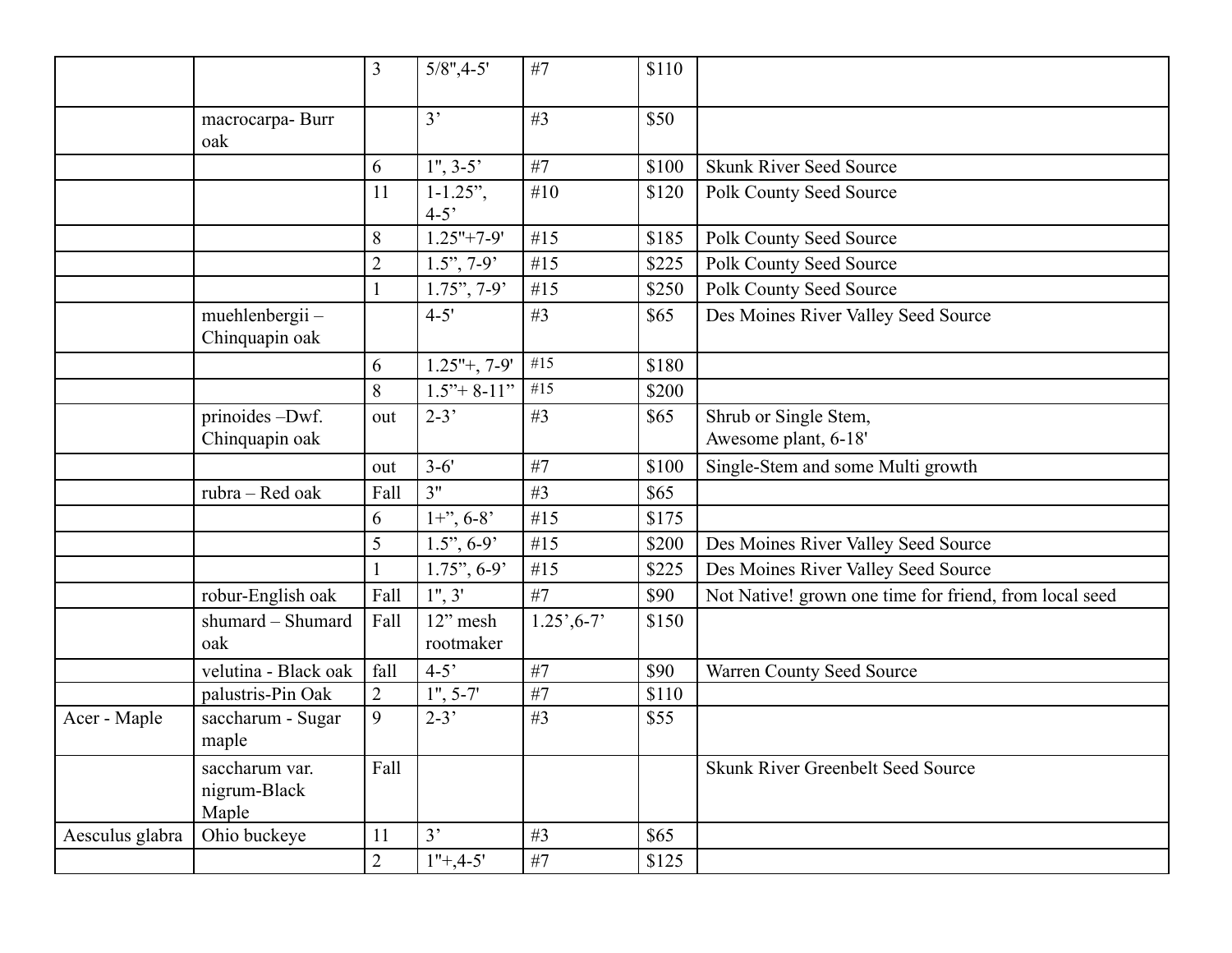| Alnus incana            | Speckled alder                           |                |                  | #7                     | \$90  | Need seed source!                                                                                                                      |
|-------------------------|------------------------------------------|----------------|------------------|------------------------|-------|----------------------------------------------------------------------------------------------------------------------------------------|
| Amelanchier             | Serviceberry                             | 13             | $2 - 3'$         | #3                     | \$55  |                                                                                                                                        |
| Amorpha                 | canescens - Lead<br>plant                | June           |                  | #3                     | \$45  | <b>Story County Seed Source</b>                                                                                                        |
|                         | fruiticosa - False<br>indigo             | June           |                  | #1                     | \$25  |                                                                                                                                        |
| Aronia<br>melancarpa    | <b>Black chokeberry</b>                  | $\overline{2}$ | 3'               | #5                     | \$35  |                                                                                                                                        |
| Asimina triloba         | Paw paw -                                | June           | $1-2$            | #3                     | \$50  | Only Host plant of the zebra swallowtail butterfly!<br>1st appearance this year at nursery, many eggs laid!<br>Loess Hills Seed Source |
|                         |                                          | June           | $2 - 3'$         | #7                     | \$100 | <b>Loess Hills Seed Source</b>                                                                                                         |
| Betula - Birch          |                                          |                |                  |                        |       |                                                                                                                                        |
|                         | nigra - River birch                      | 8              | 5'               | #7                     | \$90  | Single stem and Multi                                                                                                                  |
|                         | papyrifera-paper                         |                | 1.5, 10'         | #15                    | \$150 |                                                                                                                                        |
|                         | alleghaniensis-<br><b>Yellow Birch</b>   | $\overline{2}$ | 1", 6"           | #7                     | \$125 |                                                                                                                                        |
| Carpinus<br>caroliniana | Blue<br>beech/musclewood                 | Fall           |                  |                        |       |                                                                                                                                        |
| Carya                   | cordiformis-<br><b>Bitternut hickory</b> | Fall           | $2.5 - 3'$ ,     | #5                     | \$65  |                                                                                                                                        |
|                         |                                          | $\overline{7}$ | $1.25$ ", $8-12$ | 12" mesh<br>rootrapper | \$195 |                                                                                                                                        |
|                         | ovata-Shagbark                           |                | $2 +$            | #3                     |       |                                                                                                                                        |
|                         |                                          | $\overline{7}$ | 18"              | 4"*10" knit<br>bag     | \$55  | Des Moines River Seed Source                                                                                                           |
|                         | illinoensis -<br>Northern pecan          | Fall           | 3'               | #3                     | \$75  |                                                                                                                                        |
|                         | laciniosa-shellbark                      | $\overline{3}$ | $2 - 3'$         | #3                     | \$85  |                                                                                                                                        |
|                         | tomentosa-<br>mockernut                  | $\overline{3}$ | 3'               | #5                     | \$85  |                                                                                                                                        |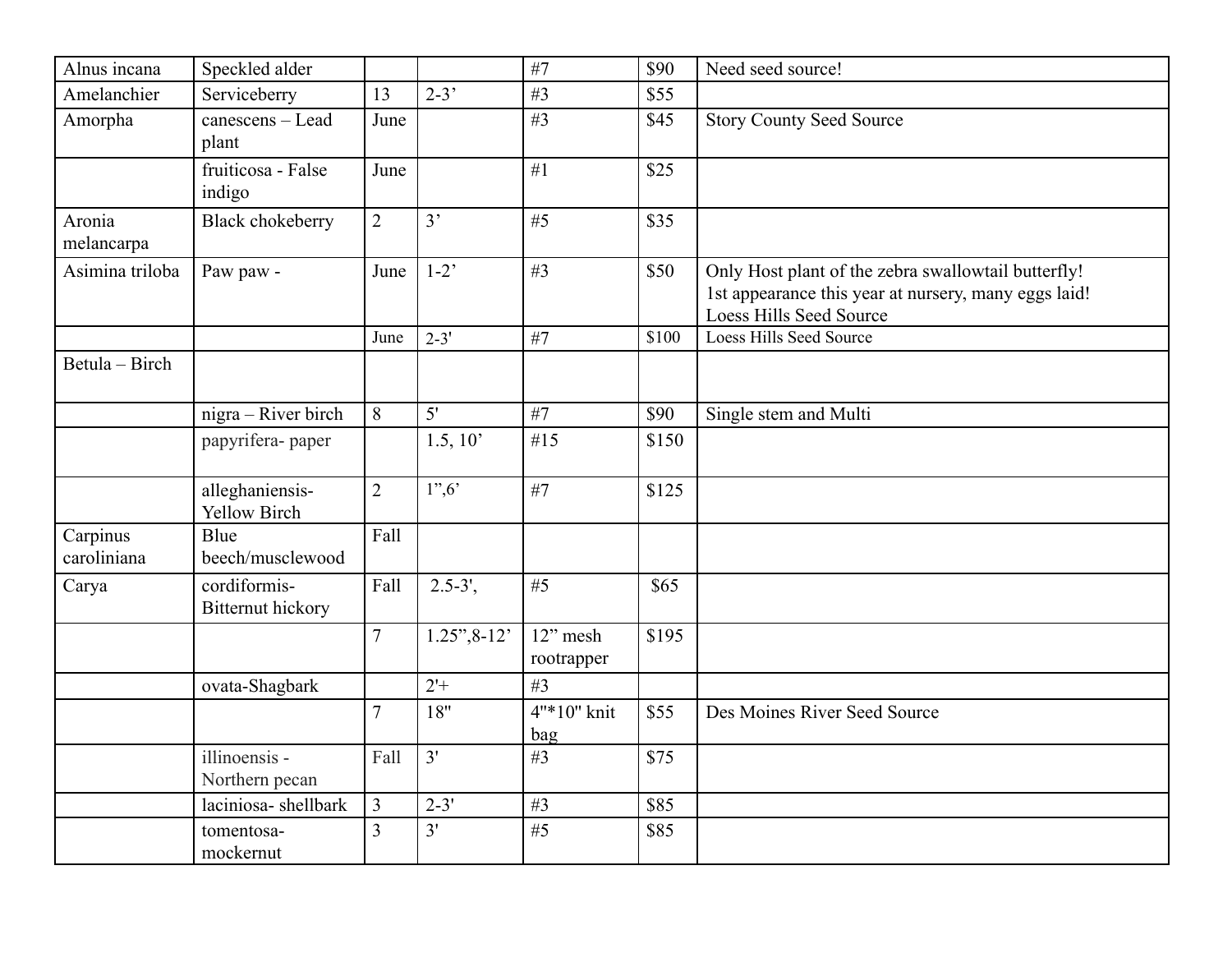| Castanea                     | American Chestnut                | $\overline{3}$ | $2 - 3'$     | #3 | \$55  | Seeds from Eastern Iowa Mature Resistant (So Far) Trees |
|------------------------------|----------------------------------|----------------|--------------|----|-------|---------------------------------------------------------|
|                              |                                  | $\overline{4}$ | $1"+5-6'$    | #7 | \$125 |                                                         |
| Catalpa<br>speciosa          | Northern catalpa                 | $\overline{4}$ | $2-3'$       | #1 | \$25  | Non-native but widely planted.                          |
| Ceanothus<br>americanus      | New Jersey Tea                   | Out            | 2'           | #5 |       | 3' full grown, beautiful small shrub                    |
| Celastrus<br>scandens        | <b>Bittersweet</b>               | Fall           |              | #3 | \$35  |                                                         |
| Celtis<br>occidentalis       | Hackberry                        | 22             | 5'           | #5 | \$65  |                                                         |
| Cephalanthus<br>occidentalis | <b>Buttonbush</b>                | 25             | $3-4'$       | #3 | \$30  | <b>Skunk River Oxbow Seed Source</b>                    |
| Cercis<br>canadensis         | Redbud                           | Fall           | $3-4'$       | #3 | \$55  | Coming Soon                                             |
| Cornus -<br>Dogwood          | alternifolia - Pagoda<br>dogwood | Out            | $4^{\circ}$  | #7 |       | Frost killed entire crop, terrible, available next fall |
|                              | amomum - Silky<br>dogwood        | 8              | 3"           | #3 | \$30  |                                                         |
|                              | stolonifera -<br>Redtwig dogwood | $\overline{7}$ | 3'           | #3 | \$30  |                                                         |
| Corylus<br>americana         | Hazelnut                         | out            | $18 - 24"$   | #5 |       |                                                         |
| Crataegus<br>mollis          | Downy Hawthorn                   | out            | $2 - 3'$     | #3 |       |                                                         |
| Diervilla<br>lonicera        | Northern bush<br>honeysuckle     | out            | 12"          | #3 |       | Native! Not a true honeysuckle or invasive              |
| Diospyrus<br>virginiana      | Persimmon                        | 21             | 3'           | #3 | \$55  |                                                         |
|                              |                                  | $\overline{3}$ | $.75", 3-5"$ | #7 | \$100 |                                                         |
| Euonymus<br>atropupurea      | Wahoo                            | Fall           | $2 - 3'$     | #3 |       |                                                         |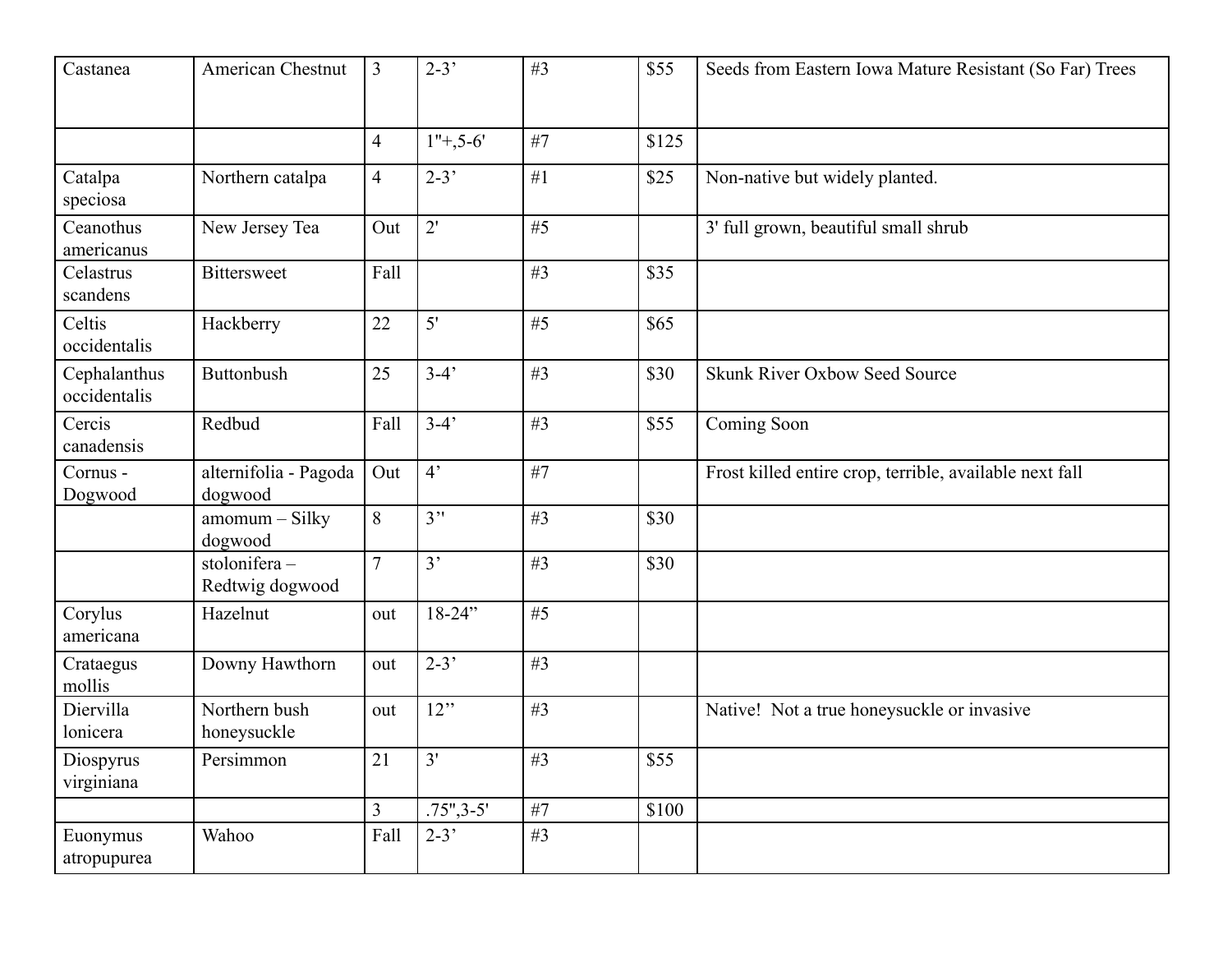|                            |                           |                | $3-4'$         | #7              | \$110 | Extremely slow rooterscoming soon                              |
|----------------------------|---------------------------|----------------|----------------|-----------------|-------|----------------------------------------------------------------|
| Gymnocladus<br>dioicus     | Kentucky coffeetree       | Fall           | $2-3'$         | #3              |       |                                                                |
|                            |                           | $\overline{2}$ | $1.25" + 8"$   | #10/H15         | \$200 |                                                                |
|                            |                           | Fall           | $1", 4-5"$     | 12" knit bag    |       |                                                                |
| Hamamelis<br>virginiana    | Common witch<br>hazel     | Fall           |                |                 |       |                                                                |
| Hydrangea<br>arborenscens  | Smooth Hydrangea          | out            | 2'             | #5              |       |                                                                |
| Hypericum<br>prolificum    | Shrubby St. Johns<br>wort | 5              | $2 - 3'$       | #3              | \$30  |                                                                |
| Ilex verticillata          | Winterberry               | $8\,$          | 3'             | #3              | \$35  |                                                                |
| Iris                       | Blue flag iris            | $\overline{3}$ | $2 - 3'$       | #1              | \$25  |                                                                |
| Juglans                    | nigra - Black<br>walnut   | out            | $1', 5 - 6'$   | #15             |       |                                                                |
|                            |                           | $\overline{3}$ | .75",4"        | #7              | \$90  |                                                                |
|                            | cinerea - Butternut       | out            | 2'             | #3              |       |                                                                |
|                            |                           | out            | 3'             | #7              |       |                                                                |
|                            |                           | out            | $1", 3-4"$     | 12" knit bag    |       |                                                                |
|                            |                           | out            | 1.25",4"       | 12" knit bag    |       |                                                                |
| Liriodendron<br>tulipifera | Tuliptree                 | 26             | 5 <sup>2</sup> | #3              | \$55  |                                                                |
|                            |                           | June           | $6 - 7$        | #7              | \$90  |                                                                |
| Liquidambar<br>styraciflua | Sweetgum                  | out            | 4'             | #3              | \$50  |                                                                |
| Maclura<br>pomifera        | Osage orange              | 14             | 3'             | #3              | \$35  | Brushy form, no distinct leader, can get you a straight leader |
| Malus ioensis              | Prairie crabapple         | Fall           | 3'             | #3              |       |                                                                |
| Ostrya<br>virginiana       | Hophornbeam               | Fall           | $7/8$ ", 5-7'  | #7              |       | Available October                                              |
| Physocarpus<br>opufolius   | Ninebark                  | Fall           | $3-4'$         | $\overline{45}$ |       |                                                                |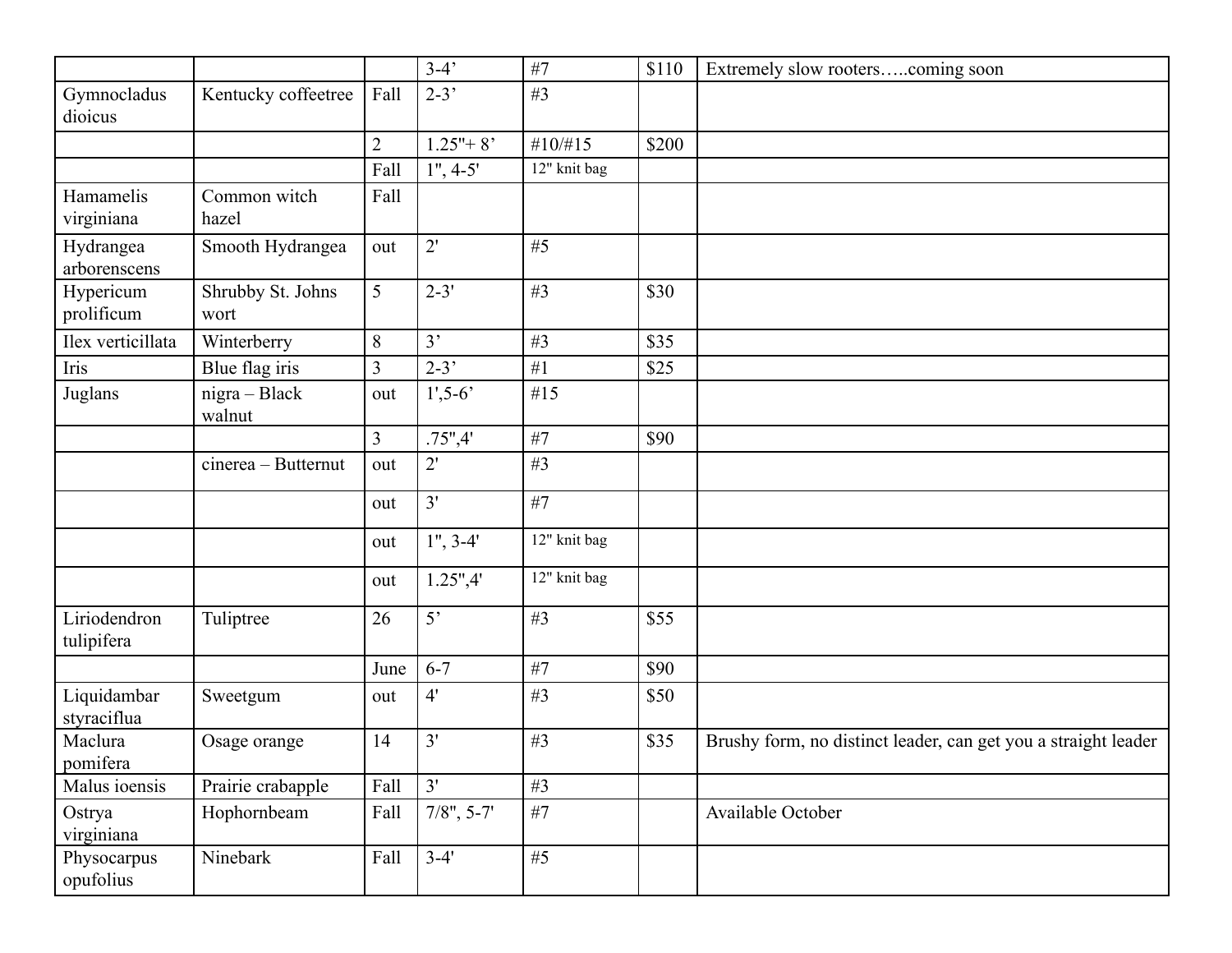| Platinus<br>occidentalis | American sycamore               | June           | 3'          | #3              | \$55  | Available after leaf out                                          |
|--------------------------|---------------------------------|----------------|-------------|-----------------|-------|-------------------------------------------------------------------|
| Pinus -                  | strobus - White pine            | Fall           |             |                 |       | They take forever!                                                |
| Populus                  | tremuloides -<br>Quaking aspen  | 51             | 8'          | #7              | \$75  | Available after leaf out                                          |
|                          | grandidentata -<br>Bigtooth     | 20             | $5-6$       | #7              | \$90  | Available after leaf out                                          |
|                          | deltoides-<br>Cottonwood        | $\overline{3}$ | $2"+, 14"+$ | #7              | \$80  | Looking for good homes! Make an offer, then need to be<br>planted |
|                          |                                 |                | 1", 7"      | 12" mesh<br>bag | \$80  |                                                                   |
| Potentilla<br>fruiticosa | Shrubby cinquefoil              | out            | 18'         | #3              |       |                                                                   |
| Prunus                   | americana-<br>American plum     | June           | $4 - 6'$    | #3              | \$50  |                                                                   |
|                          |                                 | 11             | 3'          | #1              | \$25  |                                                                   |
|                          | serotina - Black<br>cherry      | Fall           | $1", 4-6"$  | #7              | \$100 |                                                                   |
|                          |                                 | $\overline{4}$ | $4^{\circ}$ | #3              | \$55  |                                                                   |
|                          | virginiana-<br>Chokecherry      | Fall           | $3-4'$      | #3              | \$40  |                                                                   |
| Petelea                  | trifoliata-wafer<br>ash-hoptree | $\overline{3}$ | $3 - 4'$    | #3              | \$60  |                                                                   |
| Rhus glabra              | Smooth sumac                    | out            | 1', 6'      | #5              |       |                                                                   |
| Ribes<br>missouriense    | Gooseberry                      | 13             |             | #1              | \$20  |                                                                   |
| Rosa carolina            | Pasture rose                    | out            | $12 - 18"$  | #3              | \$30  |                                                                   |
| Rosa blanda              | Meadow rosa                     | out            | 4'          | $\#5$           | \$40  |                                                                   |
| Rosa setigera            | Prairie rose                    | out            | 4'          | #5              | \$40  |                                                                   |
| Salix                    | discolor-Pussy<br>willow        | $\overline{2}$ | 3'          | #7              | \$50  |                                                                   |
|                          | petiolaris-meadow<br>willow     | $\overline{4}$ | $3-4'$      | #7              | \$80  |                                                                   |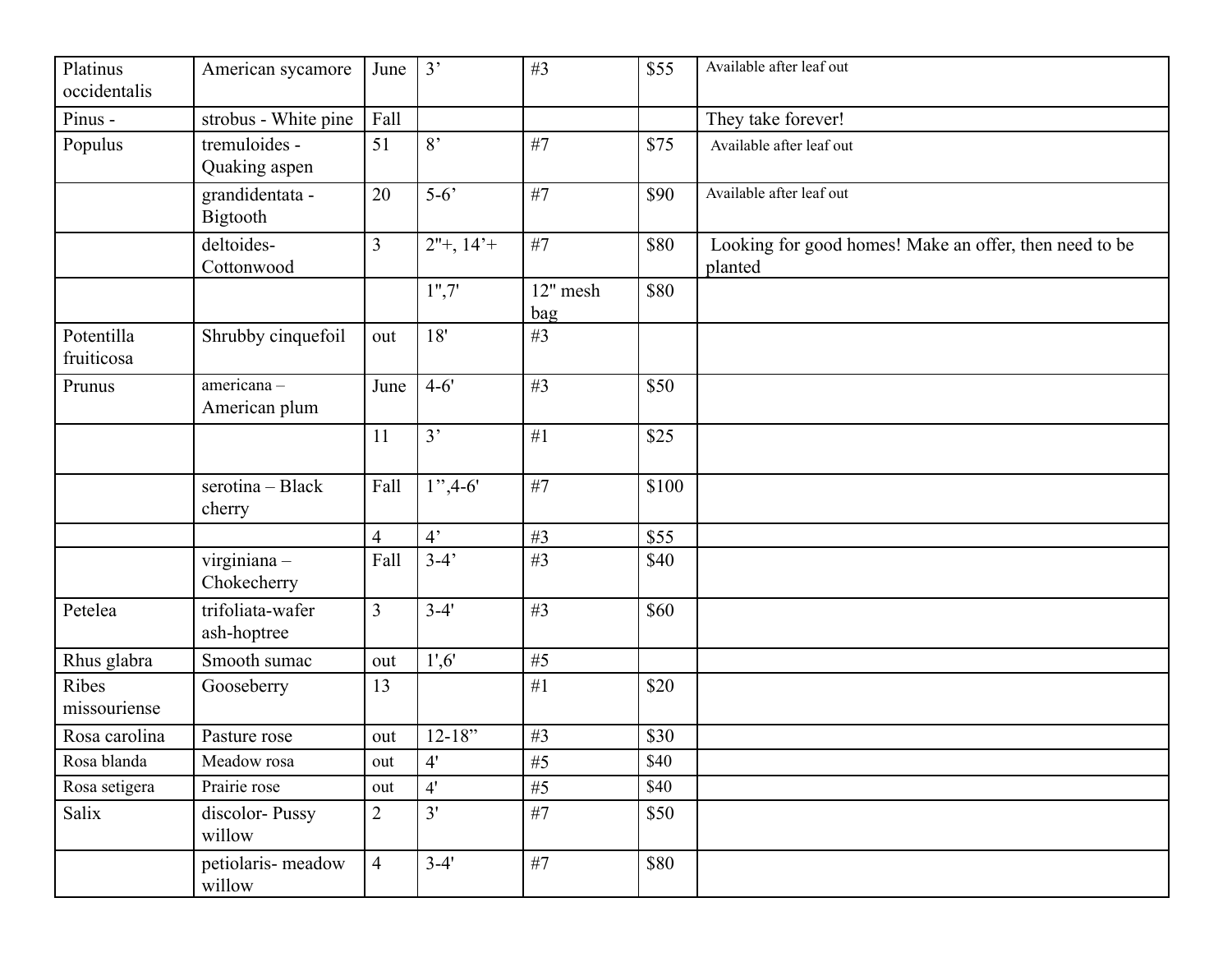|                                                                                                             | nigra - Black<br>willow          | Out            | $5 - 6'$             | #7     | \$90  |                                                                                                      |
|-------------------------------------------------------------------------------------------------------------|----------------------------------|----------------|----------------------|--------|-------|------------------------------------------------------------------------------------------------------|
| <b>Sambucus</b><br>canadensis                                                                               | Elderberry                       | Out            | $12 - 18'$           | #3     |       |                                                                                                      |
| Spirea alba                                                                                                 | Meadow sweet                     | 6              | $4 - 5'$             | #3     | \$35  |                                                                                                      |
| Staphylea<br>trifolia                                                                                       | Bladdernut                       | out            | $1-2$                | #1     | \$30  |                                                                                                      |
| Symphoricarpus<br>orbiculatus                                                                               | Coralberry                       | 10             |                      | #3     | \$30  |                                                                                                      |
| Taxodium<br>disticum                                                                                        | <b>Bald cypress</b>              | Fall           | $4 - 5'$             | #7     |       |                                                                                                      |
|                                                                                                             |                                  | 33             | $4 - 5'$             | #3     | \$65  |                                                                                                      |
|                                                                                                             |                                  | $\overline{3}$ | $1.75$ ", 6-7        | #15    | \$165 | Available after leaf out                                                                             |
| Tilia americana                                                                                             | American linden                  | Fall           |                      |        |       |                                                                                                      |
| <b>Ulmus</b><br>Americana                                                                                   | American Elm -<br>Princeton      | out            | $1.25$ ",<br>$9-11"$ | #10/H7 | \$125 |                                                                                                      |
| Viburnum                                                                                                    | $l$ entago $-$<br>Nannyberry     | Fall           | 3'                   | #5     | \$40  |                                                                                                      |
|                                                                                                             | dentatum-<br>Arrowwood           | Fall           | 3'                   | #3     | \$40  |                                                                                                      |
|                                                                                                             | trilobum - highbush<br>cranberry | Fall           |                      | #3     | \$40  |                                                                                                      |
| Zanthoxylum                                                                                                 | american<br>Prickly-ash          | Fall           | $12 - 18"$           | #3     | \$40  | Host to the Giant Swallowtail butterfly                                                              |
|                                                                                                             |                                  |                | $8' - 12"$           | #1     | \$30  |                                                                                                      |
|                                                                                                             |                                  |                |                      |        |       | Conservation Grade - here are a few of the trees that did not turn out perfect. Most have a curve or |
| call for<br>bend in the trunk or may have missing branches.<br>details about 515-664-8633 Have Availability |                                  |                |                      |        |       |                                                                                                      |

On site sales and pick up by appointment only, please bring a tarp when plants are leafed out.

Not finding what you're looking for? Contact Zach about sourcing options.

Contract production available. Professional Tree planting available.